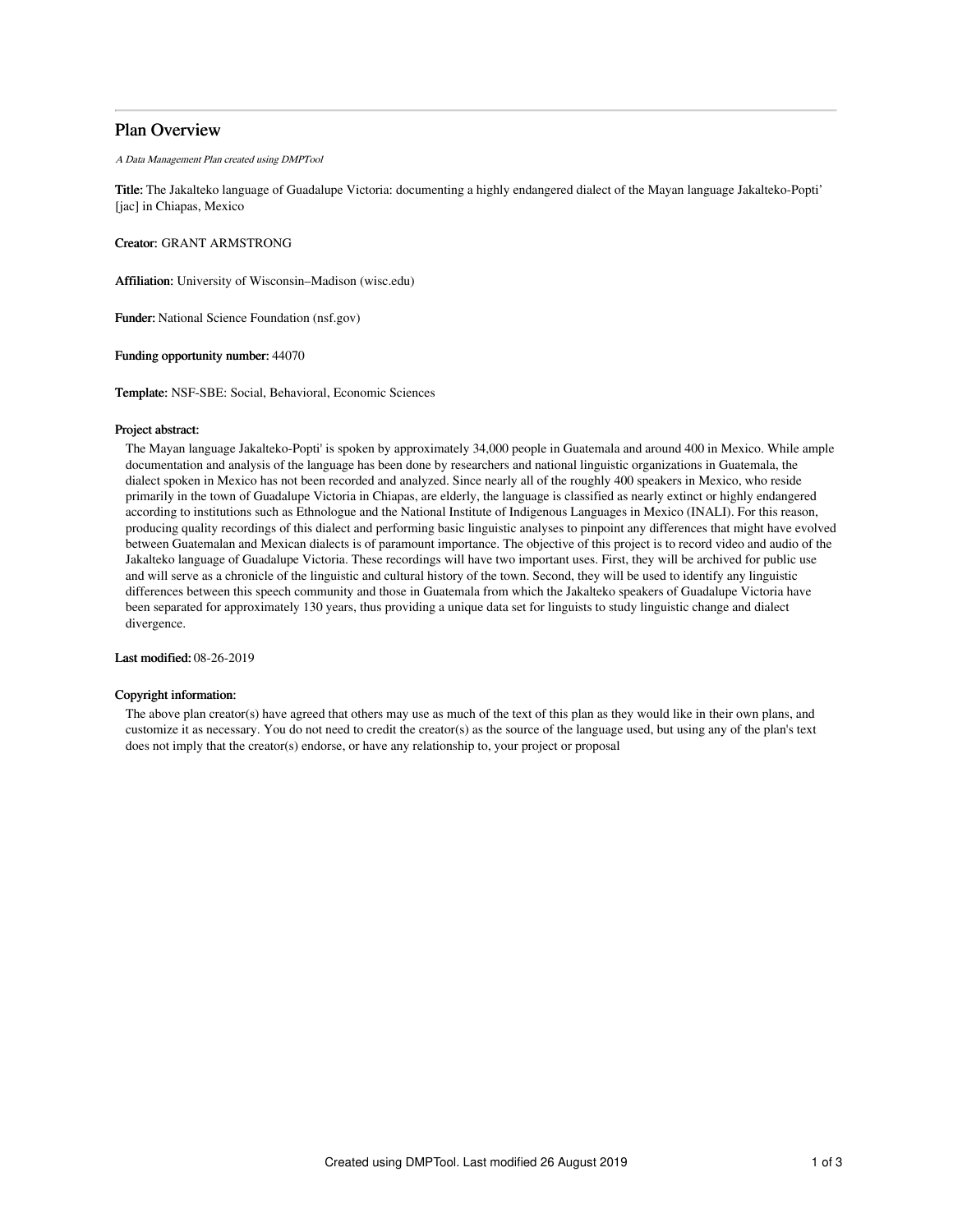### Roles and responsibilities

#### The DMP should outline the rights and obligations of all parties as to their roles and responsibilities in the management and retention of research data. It should also consider changes to roles and responsibilities that will occur should a principal investigator or co-PI leave the institution or project. Any costs should be explained in the Budget Justification pages.

I, Grant Armstrong, am the sole PI of this project. I will be responsible for recording video and audio, preparing elicitation questionnaires, writing up field notes and producing metadata sheets. All video and audio will be transcribed and translated using the ELAN (EUDICO Linguistic Annotator), which I will do with the help of a native speaker assistant in the field. I will be responsible for saving all media and text files in the field on SD cards and external hard drives, distibuting these in the community in a convenient medium for local use, and then depositing all files in an archive once all accompanying text files for media have been completed. The fellowship stipend will be used to purchase video and audio recording equipment, a durable laptop computer for use in the field, noise-cancelling headphones and splitter for transcription work with native speaker assistants and SD cards and external hard drives with excess of 200 GB of storage space.

### Expected data

#### The DMP should describe the types of data, samples, physical collections, software, curriculum materials, and other materials to be produced in the course of the project. It should then describe the expected types of data to be retained.

Three types of data will be produced as a result of this project: (i) approximately 30 hours of video, (ii) approximately 150 hours of audio and (iii) accompanying text files that will contain transcriptions, translations and any other relevant annotations related to the media files. It is anticipated that all of this data will be retained, archived and made publicly accessible with no restrictions. Video and audio recordings and accompanying transcriptions will serve as the first documentation of this kind from Guadalupe Victoria. They will be archived in the community library and with each participant who produced the recording in more accessible formats such as CD/MP3 for audio, DVD/MP4 for video and physical print outs/txt files for transcriptions and translations. The main reason for using these formats for local use is because internet access is not reliable in the community due to its geographic location. The files will be deposited as uncompressed media file types (MPEG video and WAV for audio) and eaf-xml for accompanying text in an archive. The responses to the linguistic questionnaires complement existing work on dialectal variation done on Jakalteko-Popti' within Guatemala. They will also be stored in the archive and made publicly available so that cross-dialectal comparison can be easily done by speakers and researchers in both countries.

## Period of data retention

SBE is committed to timely and rapid data distribution. However, it recognizes that types of data can vary widely and that acceptable norms also vary by scientific discipline. It is strongly committed, however, to the underlying principle of timely access, and applicants should address how this will be met in their DMP statement. This project will have two phases. The first phase involves recording narratives, demonstrations, and personal histories and other speech genres. I estimate that recording, transcribing and translating these texts should take three months. All recordings will be timely deposited in an archive for public use. The second phase involves asking speakers to complete a set of linguistic questionnaires designed to identify any potential differences between the dialect under study in Mexico and other dialects of Jakalteko-Popti' spoken in Guatemala. This phase will last approximately 5 months. I plan to deposit results of these questionnaires in 4 blocks that correspond to different topics of interest: phonetics-phonology, morphology, syntax and lexicon. In sum, I anticipate that the project will involve 8 months of work and that all data will be accessible through an archive after 12 months. The data will be made available incrementally as the project progresses.

## Data format and dissemination

#### The DMP should describe data formats, media, and dissemination approaches that will be used to make data and metadata available to others. Policies for public access and sharing should be described, including provisions for appropriate protection of privacy, confidentiality, security, intellectual property, or other rights or requirements. Research centers and major partnerships with industry or other user communities must also address how data are to be shared and managed with partners, center members, and other major stakeholders.

All video files will be saved in MPEG-2 format, audio in WAV format. Text files that accompany the media files will be saved in eaf-xml format or as txt files. These files will be uniquely labeled using metadata sheets that contain information regarding the identity of all parties involved in each recording, place and time, and any other information pertinent to specific recording. All recordings, accompanying text files and associated metadata will be archived in publicly available folders. All media files and accompanying text files will be produced with informed consent of all participants. Part of obtaining informed consent will involve asking each participant if he or she wishes to remain anonymous or be identified by name in the recordings. For those wishing to remain anonymous, names will be removed from all publicly available data linked to their recordings, while those who wish to be identified will be publicly acknowledged in the archive or any publications for their contributions. It is anticipated that all data produced as a result of the project will have no access restrictions.

## Data storage and preservation of access

#### The DMP should describe physical and cyber resources and facilities that will be used for the effective preservation and storage of research data. These can include third party facilities and repositories

While collecting data in the field, media files will be stored on SD cards and backed up on 3 external hard drives. Accompanying text files will be created using a laptop computer and saved to 3 external hard drives. All external hard drives will be password protected. Once accompanying text files have been created and appropriately linked to media files, these will be deposited to a linguistic archive that will preserve and manage access to the files. An additional backup will be stored on the hard drive of a desktop computer owned by the University of Wisconsin-Madison, which is password protected. All other copies will be subsequently deleted.